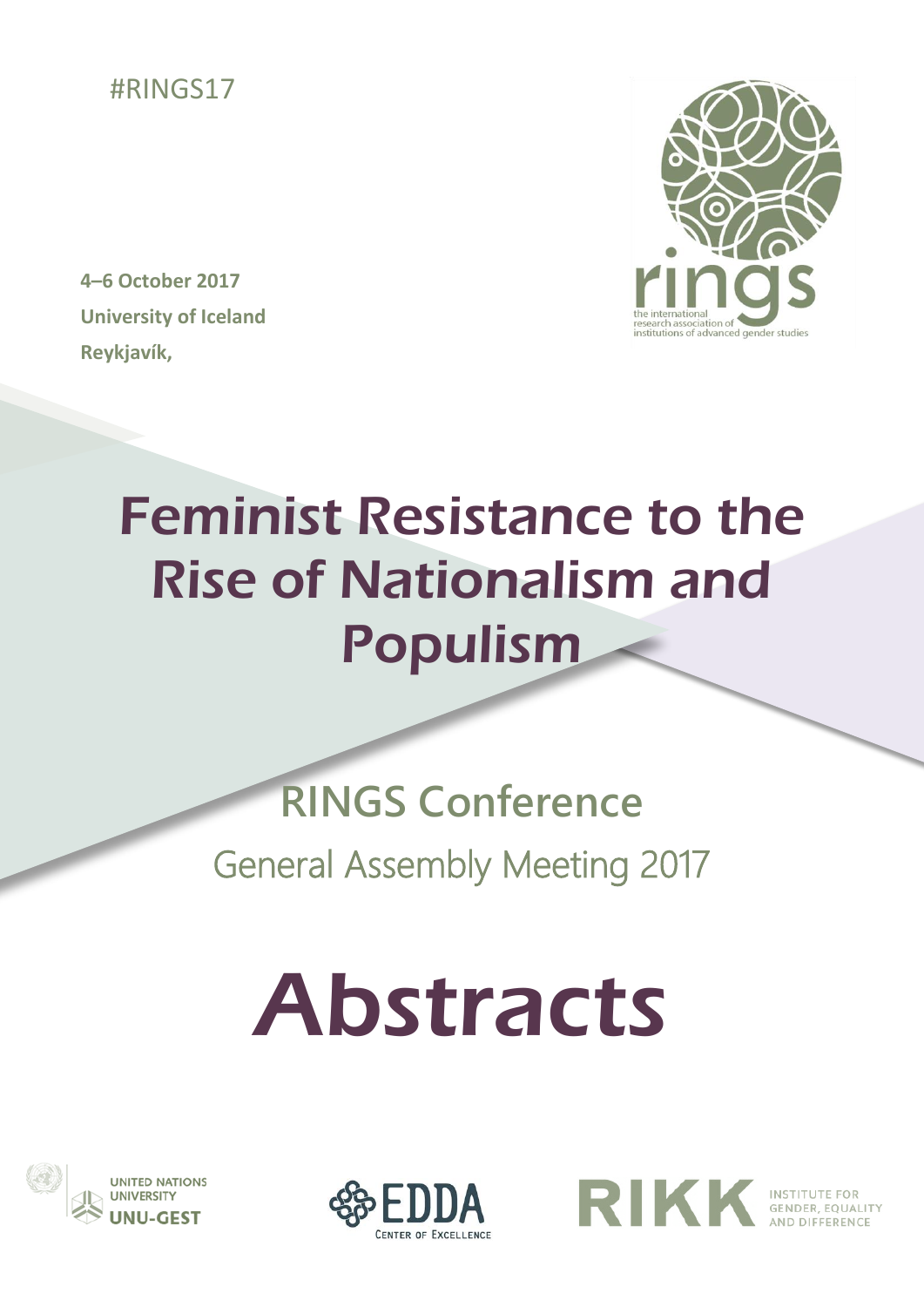

z

### PRESENTERS

| \$ | Aavik, Kadri, Lecturer in Sociology, Tallinn University and Triin Roosalu, Associate Professor,     |
|----|-----------------------------------------------------------------------------------------------------|
|    | Tallinn University, Estonia                                                                         |
| \$ | Abirafeh, Lina, Institute for Women's Studies in the Arab World, Lebanese American                  |
|    | University, Lebanon                                                                                 |
| \$ | Alemann, Annette von, Guest Professor, Center for Gender Studies, University of                     |
|    | Paderborn, Germany                                                                                  |
| ۴  | Auga, Ulrike E., Professor, Center of Transdisciplinary Gender Studies, Humboldt University         |
|    | of Berlin, Germany                                                                                  |
| \$ | Bhana, Deevia, Professor in Gender and Childhood Sexuality at the University of KwaZulu-            |
|    | Natal, South Africa                                                                                 |
| \$ | Bóasdóttir, Sólveig Anna, Professor of Theological Ethics, University of Iceland                    |
| ۲  | Cidlinska, Katerina, Research Assistant, National Contact Centre for Gender & Science,              |
|    | Czech Academy of Sciences and Iva Smidova, Associate Professor, Masaryk University,                 |
|    | Czech Republic                                                                                      |
| \$ | Danaj, Ermira, Doctoral Student, University of Neuchatel, Switserland                               |
| \$ | Edenheim, Sara, Associate Professor, History, Centre for Gender Studies, Umeå University,<br>Sweden |
| \$ | Erlingsdóttir, Irma, Associate Professor, University of Iceland                                     |
| \$ | Gray, Tricia, Assistant Professor, University of Louisville, United States                          |
| \$ | Hearn, Jeff, Senior Professor, GEXcel Örebro University, Sweden                                     |
| \$ | Husu, Liisa, Professor, Örebro University, GEXcel, Sweden                                           |
| ۹  | Karlsdóttir, Anna, Senior Research Fellow at Nordregio and Senior Researcher at EDDA                |
|    | Center of Excellence, Sweden and Iceland                                                            |
| \$ | Kjaran, Jón Ingvar, Assistant Professor, University of Iceland and Ge Wei, Assistant Professor,     |
|    | Peking University, China                                                                            |
| \$ | Largueche, Dalenda, Director of Centre for Research, Studies, Documentation and                     |
|    | Information on Women, Tunisia                                                                       |
| \$ | Ramme, Jennifer, Research Assistant and Lecturer, German-Polish Cultural and Literary               |
|    | Relations and Gender Studies, Social and Cultural Sciences, European University Viadrina,           |
|    | Frankfurt Oder, Germany                                                                             |
| 6  | Rúdólfsdóttir, Annadís G., Associate Professor in Research Methodology, Faculty of                  |
|    | Education, University of Iceland and Asta Jóhannsdóttir, PhD student in Sociology,                  |
|    | University of Iceland, teacher at the Icelandic Academy of Arts and the University of Iceland       |
| G. | Shefer, Tamara, Professor, University of Western Cape, South Africa                                 |
|    | Shnyrova, Olga, Director, Center of Gender Studies, Ivanovo State University, Russia                |
| Œ  | Tamale, Diana, Youth Crime Watch, Uganda                                                            |
|    | Thym, Anika, Doctoral Student, Network Gender Studies Switzerland & University of Basel,            |
|    | Switzerland                                                                                         |
|    | Trakilović, Milica, PhD Student, Graduate Gender Programme, Utrecht University,                     |
|    | Netherlands                                                                                         |
|    |                                                                                                     |
|    |                                                                                                     |
|    |                                                                                                     |
|    | 2                                                                                                   |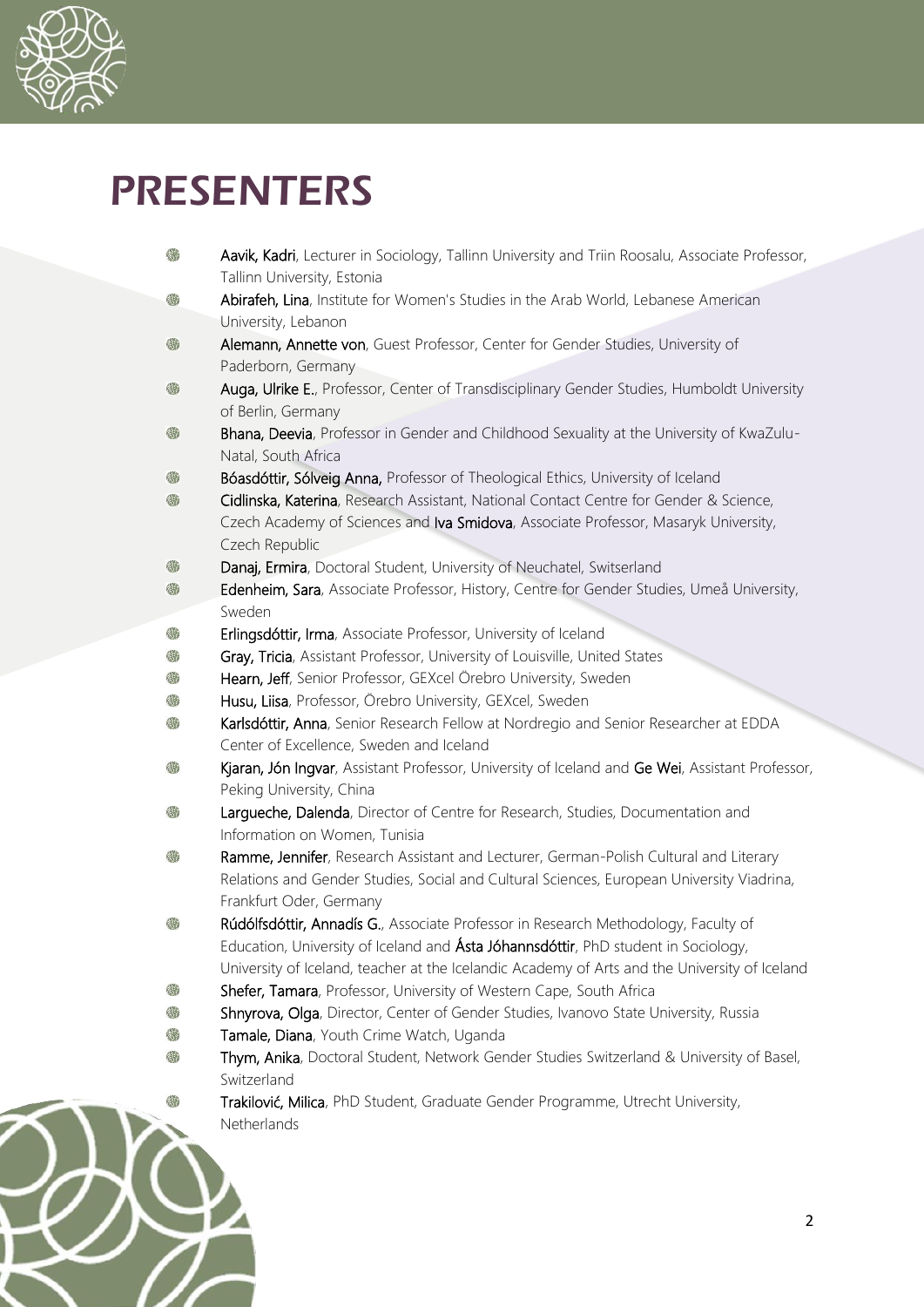

#### *Aavik, Kadri, Lecturer in Sociology Tallinn University, Estonia and Triin Roosalu, Associate Professor, Tallinn University, Estonia*

#### Challenges to Academic Knowledge in the Post-Truth Era: Lessons from Estonia

In January 2017, the NGO Social Science Research Institute, an increasingly visible "think-tank", "aiming to reflect as accurately as possible the opinions of the Estonian population" (webpage of the NGO, http://www.inst.ee/instituudist), conducted a survey "aiming to map the values of Estonian citizens". The most prominent finding, highlighted in the press release of the NGO, and subsequently circulated in the mainstream media, was that "as many as 58% of people never find sexual relations between same sex people justified". This result was arrived at by asking respondents to answer the following question in the survey: "On a scale from 1-10, please indicate whether sexual relations between people of the same sex are never justified, are always justified or does the truth lie somewhere in between?"

Particularly in recent years, as an apt manifestation of the post-truth era, some ideologically and ethically dubious and methodologically non-transparent and flawed research has emerged in Estonia that nevertheless is presented by its authors as serious social science scholarship. This is best exemplified by the case of the aforementioned politically conservative NGO Social Science Research Institute, which deliberately mimics the identity of established academic institutions to legitimise itself as a body engaged in professional sociological research. However, this is not the only instance of the described malpractice. Other sloppy research, perhaps not as intentionally manipulative, has also appeared. The results of such research have been usually uncritically taken up by journalists and used in political debates to form opinions and make conclusions about social trends in the Estonian society.

In this presentation, we reflect on the recent challenges that academic social science research and academic freedom face in the post-truth era, based on the case of the NGO Social Science Research Institute in Estonia, as well as other examples. We are interested in the role of universities and academics in this process – whether and in what ways are they complicit in the emergence of "posttruth knowledge"? What are some trends in the neoliberal academia that enable the side-lining of academic knowledge in favour of dubious scholarship and distorted knowledge produced by some non-academic entities? What are some ways that universities and social science scholars might challenge such developments?

We arque that the current neoliberal conditions in the academia can lead Estonian social scientists to be complicit in producing research that can be easily taken out of context and may be vulnerable to exploitation for ideological purposes. At a time of decline of state funding to higher education, Estonian social scientists, in order to secure their income, are increasingly conducting applied research, commissioned primarily by state institutions or even the business sector. The entity which commissions the research is in charge of formulating the research questions, and can publish the findings selectively and out of context. This has clear and serious consequences for academic freedom and the role of academic knowledge in the society. We discuss some of these cases from our own experience.

On the other hand, social scientists in Estonia are faced by another neoliberal demand – to publish in English, in internationally recognised top journals. This means that their principal research, other than the commissioned and applied research, might not find its way to Estonian audiences. This leaves more space open in the Estonian media for entities such as the aforementioned NGO, financed by conservative businessmen, to promote their views. Also, there is a worrying implication regarding gender: only those who have secured their academic position – having reached a permanent professorship contract for example, can afford to become public intellectuals and these tend to be mostly men.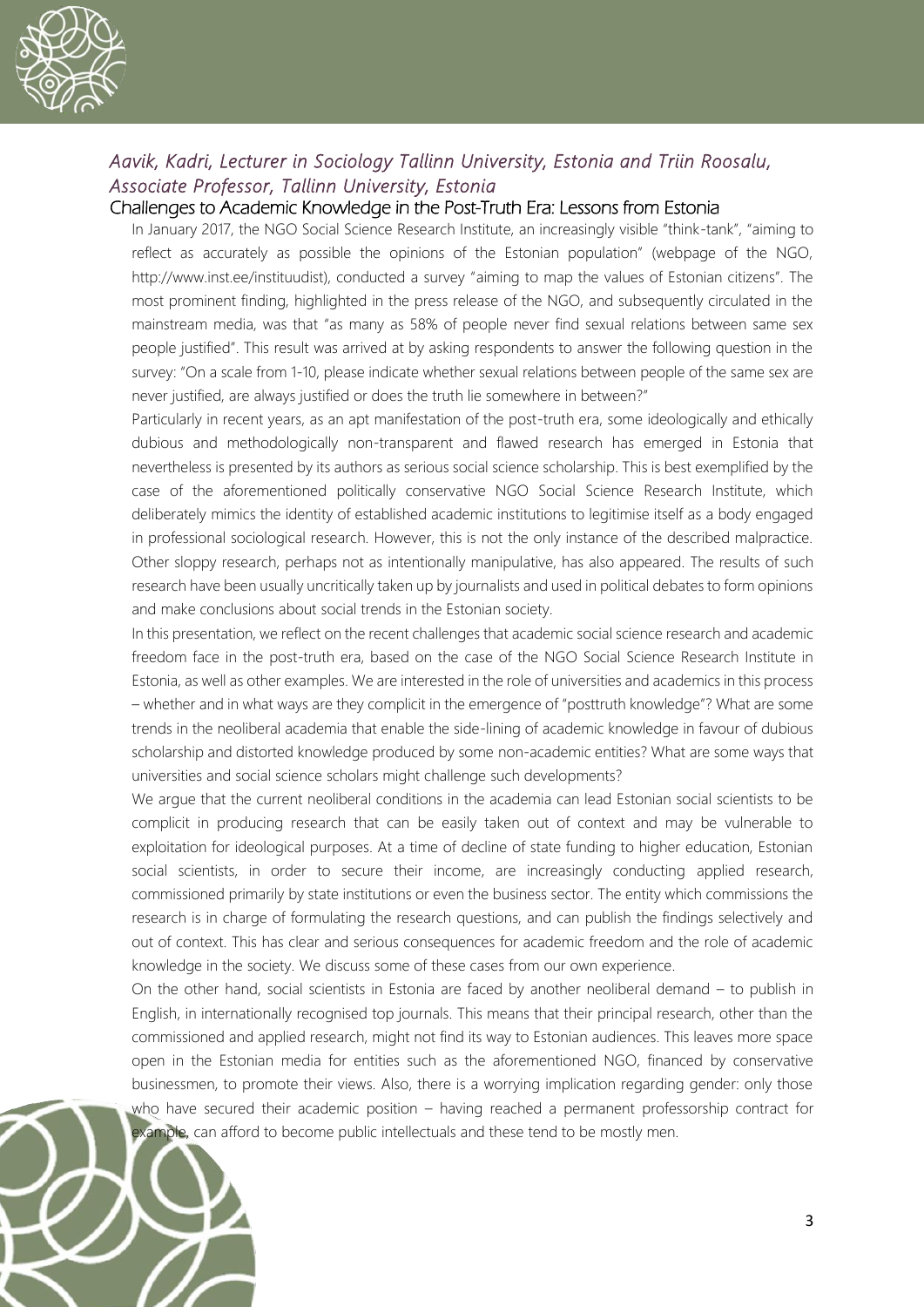

#### *Abirafeh, Lina, Director, Institute for Women's Studies in the Arab World at the Lebanese American University, Lebanon*

Gender Equality Legislation in Lebanon: Piecemeal Progress or Genuine Reform? No minimum age for marriage exists in Lebanon, despite the country's ratification of the Convention on the Rights of the Child without reservations. Marriage age is set based on personal status laws and religious courts, open to interpretation. Civil society is actively committed to preventing (girl) child marriage through awareness campaigns and advocacy. In 2014, the Institute for Women's Studies in the Arab World in collaboration with the National Commission for Lebanese Women (NCLW) launched an advocacy campaign to Protect Underage Girls from Early Marriage. The Institute is now working with the Women's Refugee Commission and Johns Hopkins to complete a prevalence study on child marriage among Syrian refugees in Lebanon – this presentation will share preliminary findings of this study as well as current updates to child marriage legislation, presently underway. Previous attempts at legislative reform sought to regulate child marriage rather than prevent it, allowing exceptions for religious laws. This year, Lebanon was represented at the Committee of the Rights of the Child to submit its national report: child marriage was the most prominent recommendation by the Committee. In March 2017, a draft law to set the minimum age of marriage at 18 with no exceptions was submitted, along with a strong media campaign and civil society activism. While this appears to be a positive step, there are significant obstacles such as the precarious security situation, political challenges, and preparations for the parliamentary elections in May 2018. More problematic, passing the draft law would be considered an attack on the religious sectarian system that controls the family, given that family issues are governed by religious laws in the country. This is coupled with Hezbollah's strong stance against determining the age of marriage, as well as the rejection of the official religious institutions. During work on the 2014 domestic violence law, religious institutions presented strong opposition, and the government conceded, resulting in a watered-down version of the law that fails to recognize marital rape as a crime. Additionally, parliament is currently challenged by a range of women's issues: their failure to pass the 30% quota law and the need to abolish Article 522 allowing a rapist to be absolved of his crime by marrying the victim. The media and popular opinion fail to view any of these issues as priorities. Finally, the terminology of this violence remains problematic. It is incorrect to refer interchangeably to early marriage, child marriage, forced marriage. The reality is these marriages affect girls. And a marriage of a girl under 18 likely entails a sexual relationship – in which case this is considered rape of a girl. Interchanging (and rather benign) terminology fails to convey the seriousness of this crime. Given the above challenges, and the weak record in terms of implementing laws that prioritize protection and prevention for vulnerable women and girls, the attack on women's rights in Lebanon will remain inadequately addressed.

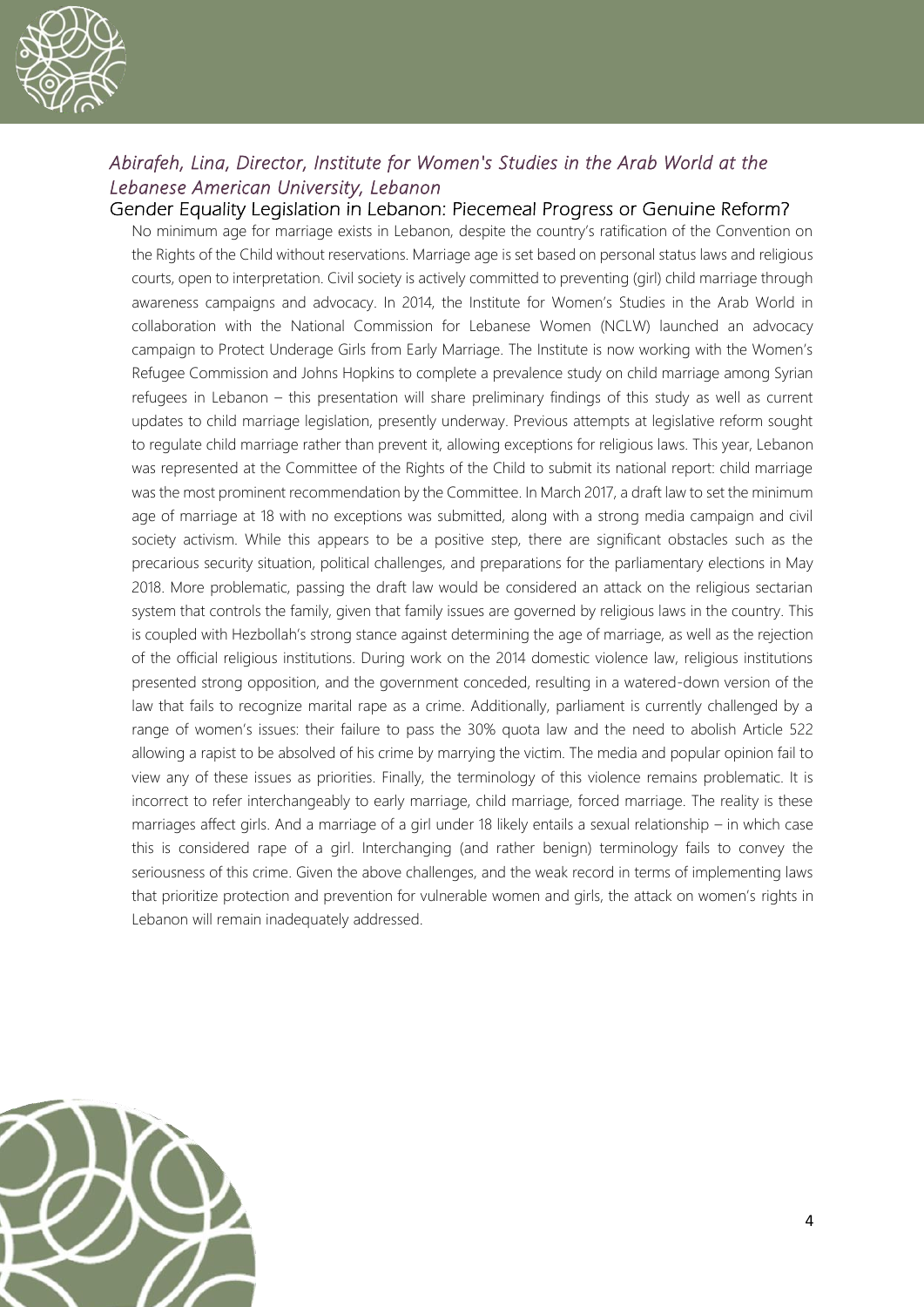

#### *Alemann, Annette von, Guest Professor, Center for Gender Studies, University of Paderborn, Germany*

#### Regimes of Discrimination and Gender Inequalities in Organizations: The Role of Care and Organizational Culture

Organizational cultures are a key factor in the understanding of regimes of discrimination and social inequalities in organizations. Representing the system of shared values and meanings in organizations, they provide a frame of reference for the interpretation and evaluation of behaviours, situations and persons. While claiming to be equitable and gender-neutral, many of them contain gendering notions about valuable and non-valuable tasks, organizational positions and spheres of life, and they associate them unequally to men and women. Organizational cultures include assumptions about the relationship between the organization and private life, and about how (and to whom) responsibility is assigned for achieving work-life balance, and they are interwoven with constructions of gender. The paper focuses on one element of organizational cultures: hidden rules, and their role in the production of inequalities and discrimination between men and women in organizations. It is based on empirical research about "work organizations and life conduct of fathers" (funded by the German Research Foundation, DFG) with systematically chosen case studies in organizations of different size and economic sectors. Starting from the observation that more and more women and men perceive a good work-family balance as an important life goal, the paper presents empirical evidence about hidden rules and their potential to cause inequality between those who are able to achieve this goal and those who are not. Hidden rules are based on organizationally established assumptions about the employees' behaviour, suggesting how to behave and legitimizing the behaviour deemed appropriate. They may contradict values officially expressed by the organization, and run counter to organizational programmes of family-friendliness. Thus, they are able to prevent the use of organizational programmes and stately guaranteed rights such as parental leave, and they can reduce the employees' sense of entitlement to those rights and programmes, many times associating their use with discriminations. Our empirical data lead to the assumption that employees in organizational environments with this type of hidden rules tend to restrain their life-goals adapting to the organizational expectations and thus preventing possible discrimination, either renouncing their desires for active parenthood, or for career positions. What has been studied thoroughly for women becomes empirically evident also for men. In this way, care-obligations and the wish to fulfil them becomes a dimension of inequality not only between women and men but also between members of the same gender. What is more, the chance to achieve important life goals becomes a new dimension of inequality apart from the classical (economic) dimensions of inequality, but it is also intertwined with those since the fulfilment of care-obligations still leads to lesser career perspectives and a lower income.

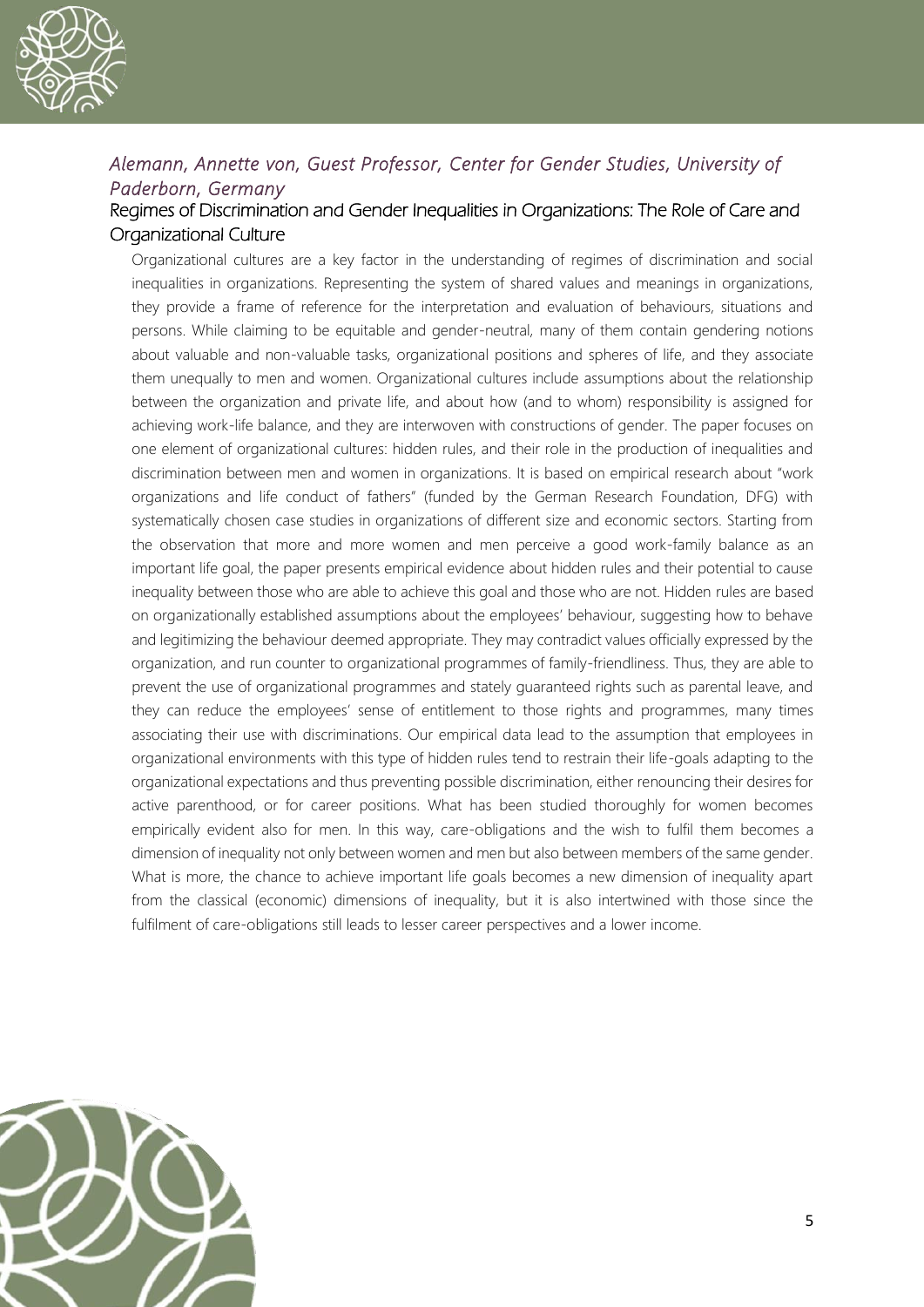

#### *Auga, Ulrike E., Professor, Center of Transdisciplinary Gender Studies, Humboldt University of Berlin, Germany*

#### Sexual Violence in and beyond Cologne: Controversies surrounding 'Religion', 'Gender', 'Race', 'Class', and 'Nation' in the Context of Migration

The New Year 2016 started with a shock in Germany, with criminal, violent, and sexual attacks of men against hundreds of women in public places in different German cities. Because several of the attackers seemed to be recent migrants, a new debate emerged about the relation between sexism and racism, which is prevalent up until today throughout Europe. For the media, the perpetrator-victim relations seem to be clear-cut: The discourse is about 'white' women and 'black' perpetrators – a stereotypical curtailment which emphasizes people's origins. It depicts colonial and racist stereotypes against construed groups of perpetrators instead of fundamentally talking about social and cultural conditions of gender-based violence. The 'Event Cologne' (Dietze) shows how racist truth production has been furthered with the help of sexual politics and new safety discourses. Nationalistic concepts of thoughts are drawn upon in a prominent way – using the vulnerability of women in order to protect a 'national collective'. The debates charged with racism and sexism are falling on dangerously fertile ground in times of very influential new right wing parties, and a worldwide shift to the Right. The events in and beyond Cologne are marking a watershed calling for decisive positions, acts of solidarity from civil society, but also indicate the lack of a deeper understanding of the efficacy of sexual or more complex gender-based violence. Especially after the terrorist attack of 9-11 (2001), there was another debate prevalent, namely on the notion of 'religion', asking whether Muslim immigrants were per se sexually conservative, fundamentalist, would oppress and veil their wives, and were a threat to democracy. A further connection was drawn between the presumed homophobic stances of all Muslim migrants. However, refugee policies often favour heteronormative families, while popular culture pathologizes both migrant sexualities and foreign regimes of LGBTIQ (Lesbian, Gay, Bisexual, Transgender, Intersexual, Queer) oppression. The examples question whether an undoing of violence could alone be reached by an improvement of the legal system. The question of the symbolic gender order and the consequences of a traditional understanding of gender and sexuality informed by Christian thought and their processes of 'truth generation' (Foucault) in the West need to be investigated, as well as their intersection with 'Race', 'Class', 'Nation', 'Ability', 'Species' and other categories. However, it has already earlier been underlined that the dominant Western concept of democracy and freedom lacks the capacity of understanding multiple ways of subject formation, agency and human flourishing. The paper discusses this notion of 'Compulsory Freedom' (Sauer/Strasser) from a genderqueer, postcolonial, and post-secular perspective. In that way, after an analyzes of different forms of violence – where especially an essentialized notion of 'identity' is challenged – some strategies for the Undoing of 'Othering' (Said, Spivak) will be offered. Beyond certain secularist feminist stances (Spivak), a dis-identified notion of 'Religion' (Auga) as space for the 'radical social imaginary' (Castoriadis) will be claimed.

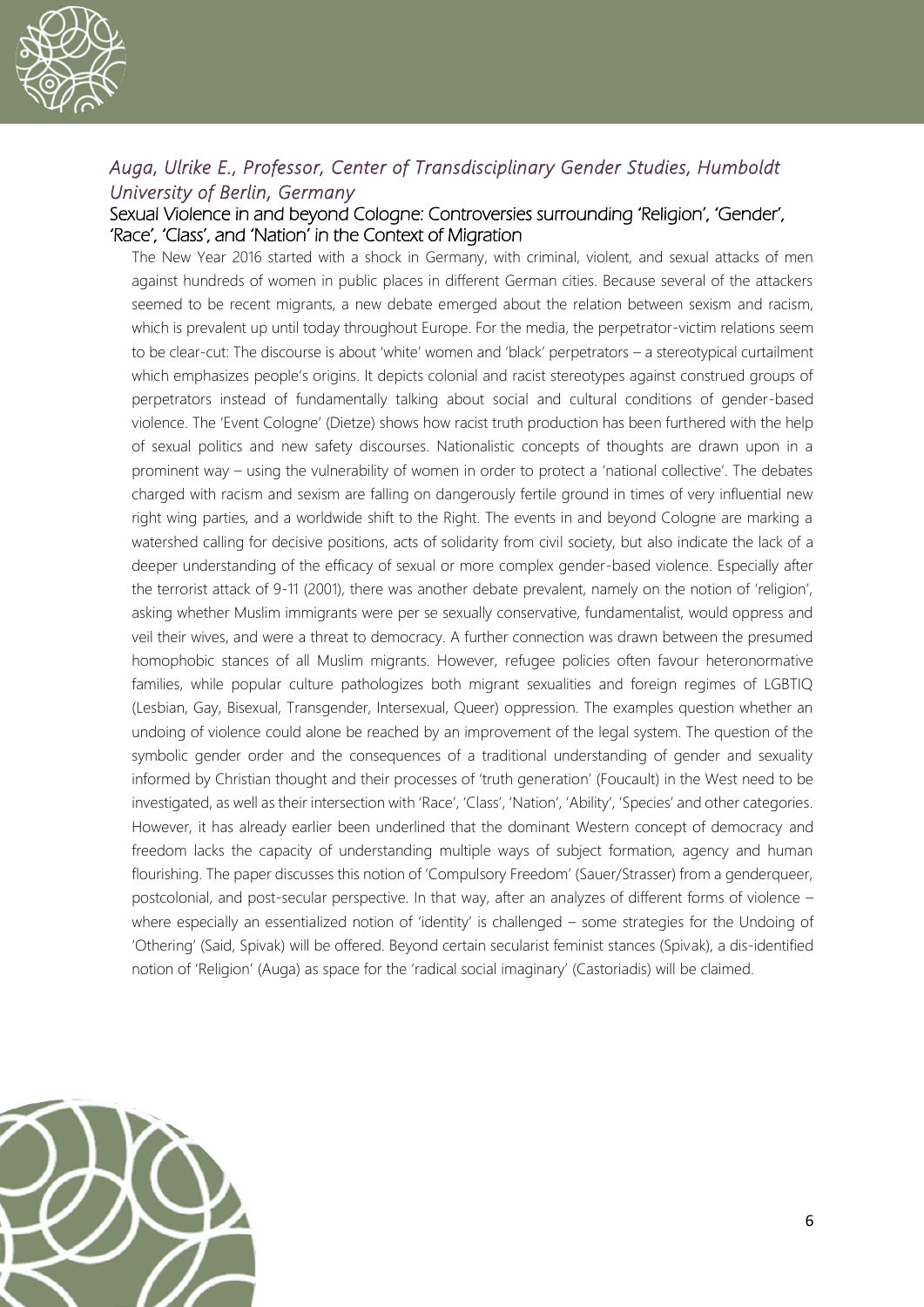

#### *Bhana, Deevia, University of KwaZulu-Natal, South Africa*

Forced Love and Teenage Masculine Resistance in Heterosexual Relationship Dynamics

In the context of escalating concerns in South Africa about men and boys violence and men and boys 'liberation' from violent masculinities, this paper addresses the enduring problem of domination and violence within heterosexual relationships. Drawing on single sex male focus group discussions, the paper explores teenage boys' knowledge of and complicity in masculine domination within heterosexual relationships. The paper focuses on love-as-force to illustrate the paradoxical position through which desire for comfort and companionship sits uncomfortably with male violence and female subordination. Teenage boys construct meaning in relationships while negotiating wider social conditions that make them vulnerable to constricted versions of masculinity. These vulnerabilities shape and inform destructive relationship dynamics as, for example, through whoonga boys. Drug use by whoonga boys is connected to socio-economic marginalisation, chronic unemployment and male weakness. Violent heterosexual relationships are a means for disempowered men to claim power. However, while teenage boys accommodate some dominant forms of masculinity, they resist the construction of love-as-force. Resistant masculinity, where teenage boys articulate the importance of caring in relationships, thus emerges from the very social conditions that create vulnerability in gender relations. Their ideals of love are based on girls' freedom and agency. These alternate pathways to creating their notions of masculinity are juxtaposed and situated in a vision of love where resistant masculinity is only imaginable through ideals of income security, family stability, and middle class values. These ideals are situated in and governed by future masculine orientation where materiality is intricately connected to different and better options for doing masculinity in ways that resist violence and are gender sensitive. The paper argues that efforts to address the liberation of masculinities in South Africa cannot be romanticized when alternate possibilities are deeply entwined with and based upon an idealization of economic success and provider masculinity. Finally the paper concludes with some reflection on the question of male resistance to violent gender relations.

#### *Bóasdóttir, Sólveig Anna, Professor of Theological Ethics, University of Iceland*  Refugees and Internally Displaced People: Responsibility across Borders

A view widely accepted in everyday discussion on refugees and internally displaced people holds that the possibility of obligations of justice is defined by membership in a common political community. On this account, people have obligation of justice only to other people with whom they live together under a common constitution, or whom they recognize as belonging to the same nation as themselves. Examples of this view can be found everywhere, no least in Iceland. In this paper I seek to account for Iris Marion Young's reaction to this view, underlining especially her reasoning on responsibility. Further, I add a theological view of justice, claiming that there is no justice until we stand in solidarity with the oppressed and marginalized.

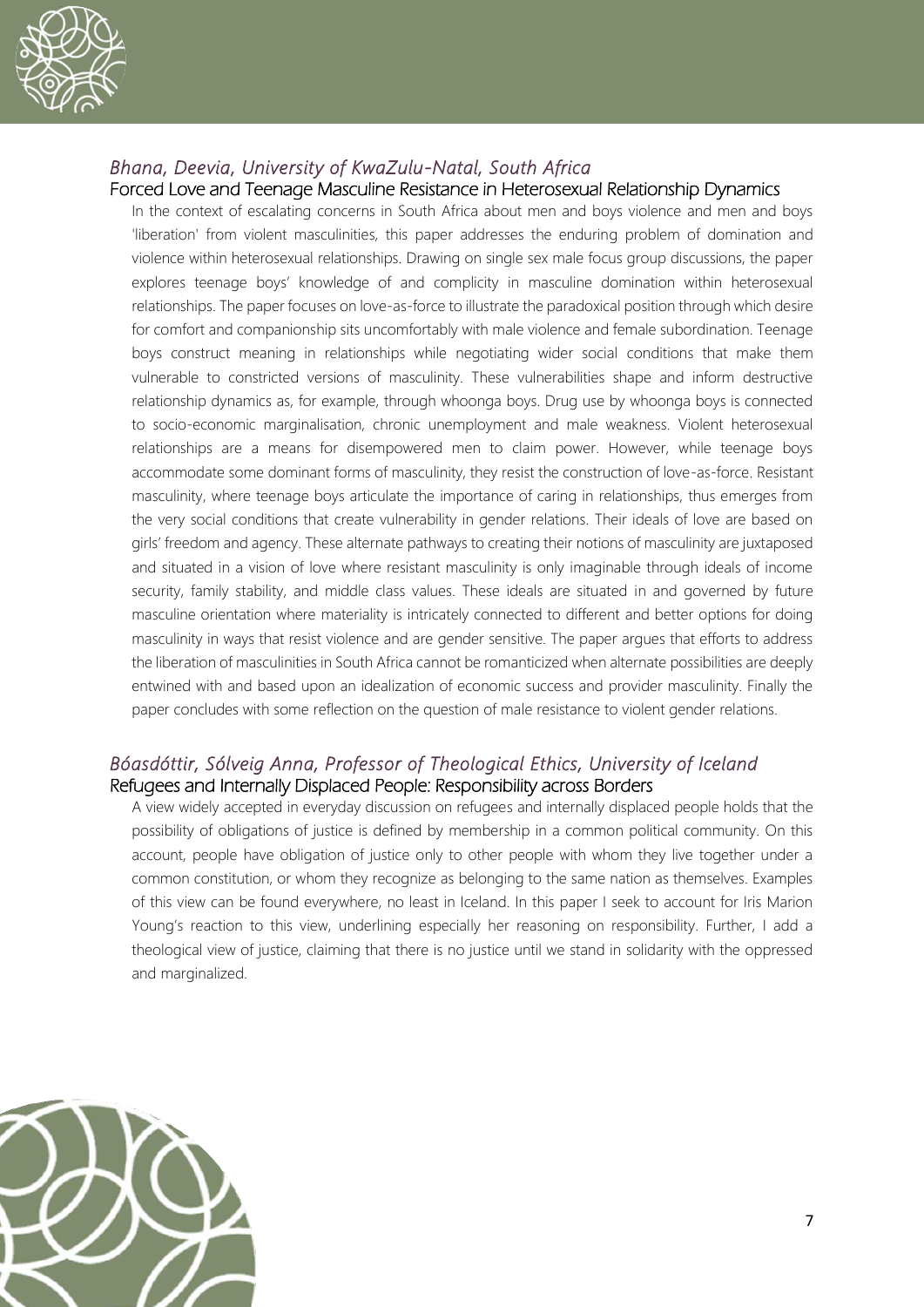

#### *Cidlinska, Katerina, Research Assistant, National Contact Centre for Gender & Science, Czech Academy of Sciences, Czech Republic and Iva Smidova, Associate Professor, Masaryk University, Czech Republic*  Czech Ambivalences and the Fragility of Feminism

The Czech Republic is a European country where "Western" and "Eastern" values coexist and create a specific ambivalent mixture. This can be reflected in current nationalist and populist discourse on the "European crisis" connected to the "migrant crisis" and analysis of its gender and feminist aspects. The fall of the Iron curtain has not brought feminism and gender equality into the Czech Republic as a needed or positive aspect for the newly established democracy and gender equality has never been perceived as "our" Czech issue. Rather, it was considered an import from the West. We acclaimed "Western-like" democracy and aspired to become one very fast, while at the very same time being suspicious about human rights, equality and especially gender equality policies. The historical, social and cultural historical and current context for this situation will frame our presentation. Today, this ambivalence is fuelled by the "migrant crisis" and Czech anti-feminism that became mainstream in politics as well as in social movements together with a populism trampling human rights. In such rhetoric's, feminism is constructed as an EU import, associated with clumsy policies, and represented as the cause of the crisis of masculinity and the loss of traditional family values, which both make European societies weaker and unable to resist Muslim attempts to colonize "us" and subjugate "our" women. Thus, the argument follows, Czech women lose their current equal status, which is a national value now to be protected. Our presentation will analyse this particular case of appropriation of ("our") women´s equality by populist (male) representatives of Czech anti-migrant and anti-gender justice initiatives. Radicalization of such thought and the mainstreaming of anti-feminism has consequences in various aspects of social life and structures. One of them is a newly intensified threat against institutionalized Gender Studies Programs at the university level. Circumstances of this situation will be elaborated in the second part of our paper as a case study of one of these programs. Attitudes towards Gender Studies have never been value free and many efforts were required to establish them as a 'proper scientific' discipline in the Czech Republic. The existing two Gender Studies Programs were established around 2004-2005, coinciding with the time of the massification of tertiary education, and after substantial efforts from feminist researchers and scholars. Today, when numbers of students decrease due to population trends, these programs are under serious threat, while using positivist and neoliberal arguments and newly added populist, anti-plurality and essentialist arguments. We will argue for the need to preserve and develop Gender Studies as a study subject and a research field as one of the laboratories of critical thinking which is threatened in the situation of rising nationalism and populism. The situation of Gender Studies in Czech Republic shows frailty of recently established democratic structures in the Post-Soviet or Post-Socialist region that needs special attention from feminist scholars concerned with inequalities. Besides the anti-feminist or anti-gender backlash experienced throughout traditional Western democracies, this region adds on further specific "rules" and twisted strategies towards curtailing gender equality. And we believe a joint action is needed as time-proven trends from Western and Northern Europe do not work here.

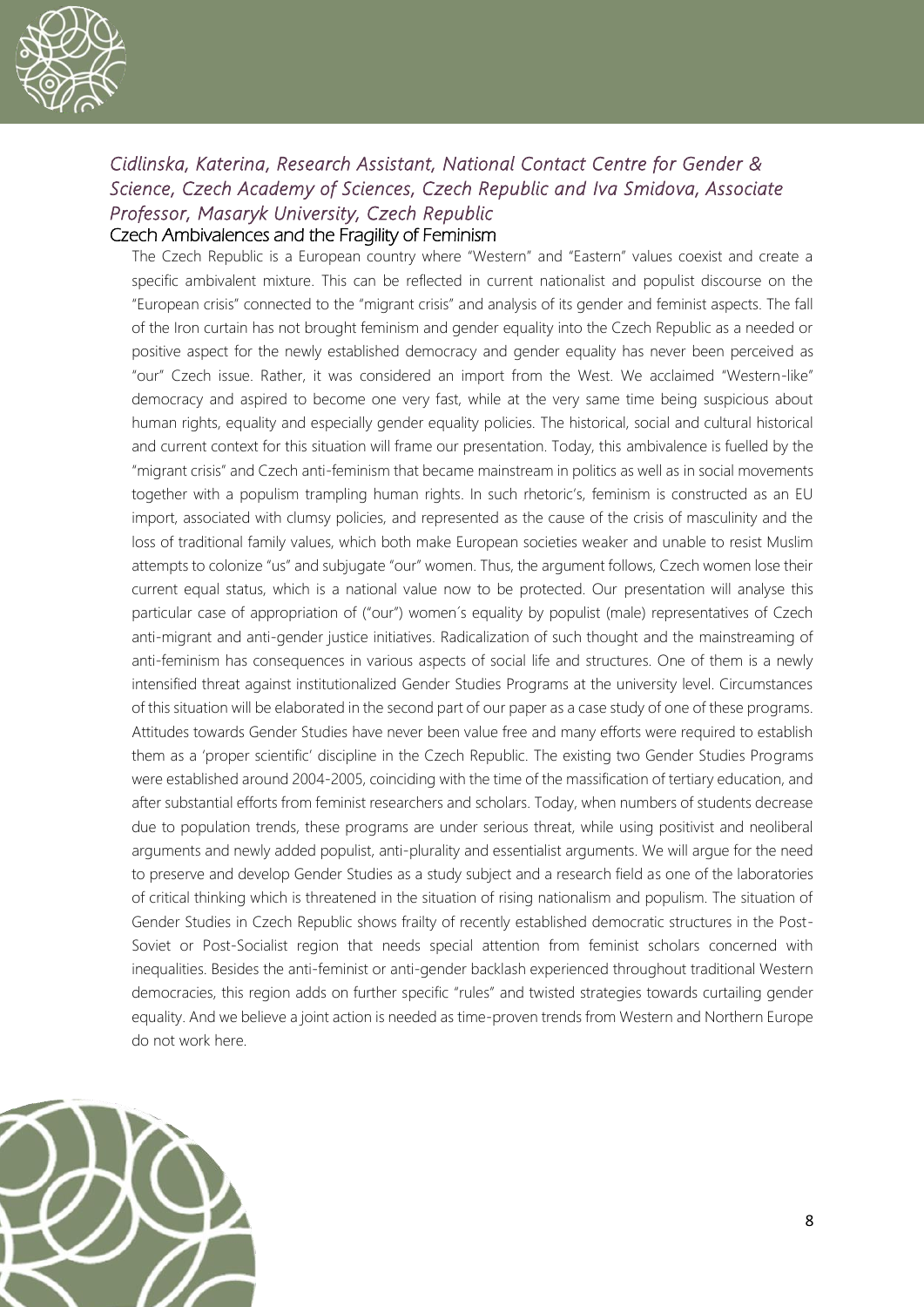

#### *Danaj, Ermira, Doctoral Student, University of Neuchatel, Switzerland* "Spiderman won't clean our windows" – (Homo) Sexuality, Gender and Politics in Post-Socialist Albania

The proposed presentation revolves around how politicians in post-socialist Albania have used 'homosexuality', sexism and constructed gender norms for their own political legitimation. I will centre my analysis on how Albanian post-socialist politics, by often embodying homophobic and sexist discourse, have contributed to the construction of 'homosexuality' as a threat to 'Albanian' traditional family values, (i.e. unequal and hierarchical constructed gender roles). Similarly, but also differently, to other neighbouring and/or post-socialist countries there exists a discursive entanglement between nationhood and 'homosexuality' in the case of Albania. Nationalism in Albania is linked more to the concept of the 'other', the 'western', the 'oriental', who is devalued by being treated as a homosexual, and not man enough compared to the ideal 'Albanian' man. According to McClintock (1993) "all nationalisms are gendered" and make use of constructions of gender. The intertwinement between 'homosexuality', nationalism and praise of masculinity constitute one of the expressions of the gendering of nationalism. The entanglement of nationalism and 'homosexuality' is further linked to manhood and masculinity, where the discourse considers (and constructs) 'homosexuality' as a threat to masculinity (Kimmel 1994). 'Homosexuality' is portrayed as a foreign threat to 'Albanian' hegemonic masculinity. Paradoxically, the 'foreign' influence of the 'homosexual' threat is presented as both oriental (thus anti-European-Albanian values) and European (thus anti-traditional with regard to 'core Albanian values'). The position taken depends on which side of the political spectrum we look at. The so-called left wing politicians refer to 'homosexuality' as the 'ottoman' oriental heritage and the so-called right wing politicians refer to it as a western liberal influence. The other side of the political discourse is that same sex marriage is seen as a clear 'attack' on the values of the 'traditional' family in Albania. The more emphasis on masculinity is observed in the anti-LGBTIQ discourse, the more emphasis is put on the preservation of the 'traditional' family and "hegemonic masculinity" (Connell and Messerschmidt 2005). The 'attack' that LGBTQI rights would bring about on dominant constructed gender roles and on Albanian manhood, was again used as political ammunition. This brings me to an additional point of analysis which argues that the political class has influenced by further constructing same sex relationships as a threat to hegemonic masculinity as well as to the re-traditionalised gender roles in Albania. My main objective in this research is to investigate and understand how by often drawing on various social, cultural and historical patterns of Albanian society such as traditionalised gender roles, hegemonic masculinity, 'oriental heritage', and so on, political actors have weaponised 'homosexuality' to their benefit. I argue that through its discourse and actions, the political class has fashioned 'homosexuality' into a threat (sometimes constructed as a 'foreign' one) to the social configurations often presented as the essence of Albanian society, thus perpetuating unequal gender relations as well as racist and homophobic practices.

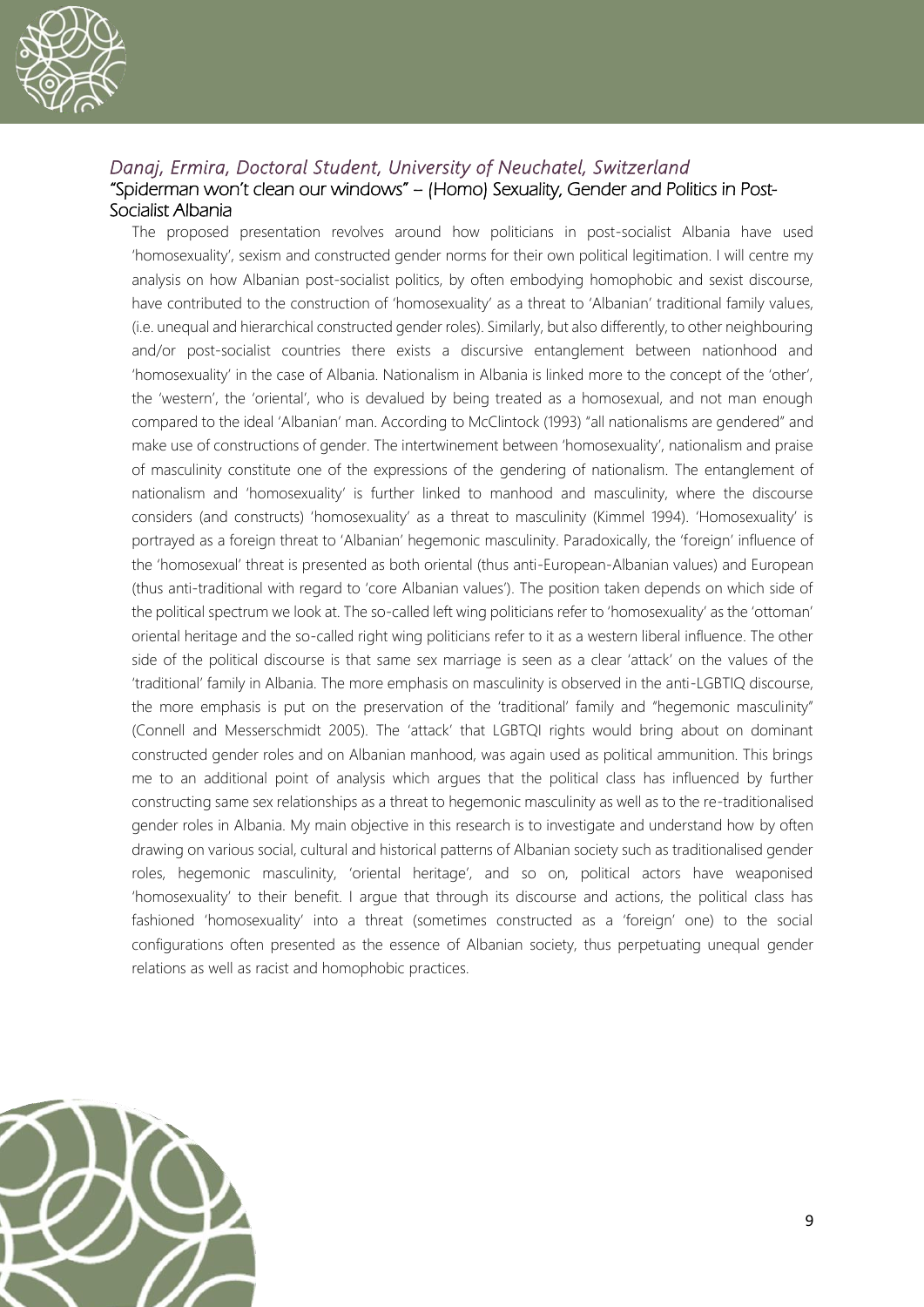

#### *Edenheim, Sara, Associate Professor, History, Centre for Gender Studies, Umeå University, Sweden*

#### Resident Evil: Measuring Intolerance, Regulating Populations, Depoliticizing Identities or, A Study in Metaphysics as Public Management

The concept tolerance, as used in a Western tradition, has moved from describing the medieval church's relation to other religions and unwanted minorities to becoming a secularized political discourse, symbolizing a modern democracy. Today, tolerance is mainly used in political discourse, together with concepts such as gender equality and diversity, and is considered a central democratic virtue. It positions the "good" and the "bad" citizen in relation to each other and is used to identify threats towards liberal democracies. This very specific and late modern use of the concept of tolerance serves a specific function in present-day liberal democracies, especially in relation to strategies of societal changes. Using the casestudy of a Swedish governmental agency and the theoretical work of Wendy Brown, this paper focuses on the specific functions of tolerance as praxis.

I focus on the implementation of tolerance as policy in Sweden, and specifically on the institutionalization of the Swedish governmental agency Forum for Living History. The aim is to trace how tolerance has been defined and applied by the agency over time and how these definitions and applications contribute to regulating different parts of the population. Before 2004, the agency – as well as The Swedish National Council for Crime Prevention (Brottsförebyggande Rådet) – only attributed intolerance to racist groups and outspoken individual racists, assuming a young, uneducated, white man with an unstable socio-economic background looking for comradeship and a sense of belonging. The reasons for intolerance were hence closely connected to explicit White Power movements, and the victims of this intolerance were distinctly defined ethnic and religious minorities, as well as LGBT-people. This focus was an effect of the governmental use of tolerance as a majority-tolerance (see Forst). The majority (white, heterosexual, Christian/secular) population tolerated minorities, while right wing extremists did not. The minorities' level of intolerance was not measured in any of the surveys until 2009.

In the 2010's, the majority-tolerance was challenged both by anti-racist and gay activists and lobby organizations that pointed out the paternalism imbedded in this view. This contributed to a shift from the focus on the white male racist towards intolerance in and between minorities, especially the measured intolerance towards homosexuals and Jews within Muslim groups. Efforts were now directed towards "vulnerable populations", a.k.a. young men with immigrant background in socio-economically poor areas (see, e.g., URBAN 15 and the debate on "No-go-zones"). The focus on socio-economic background that provided the white racist with a sociological rationale was replaced by a focus on religious extremists with no discernible rationale.

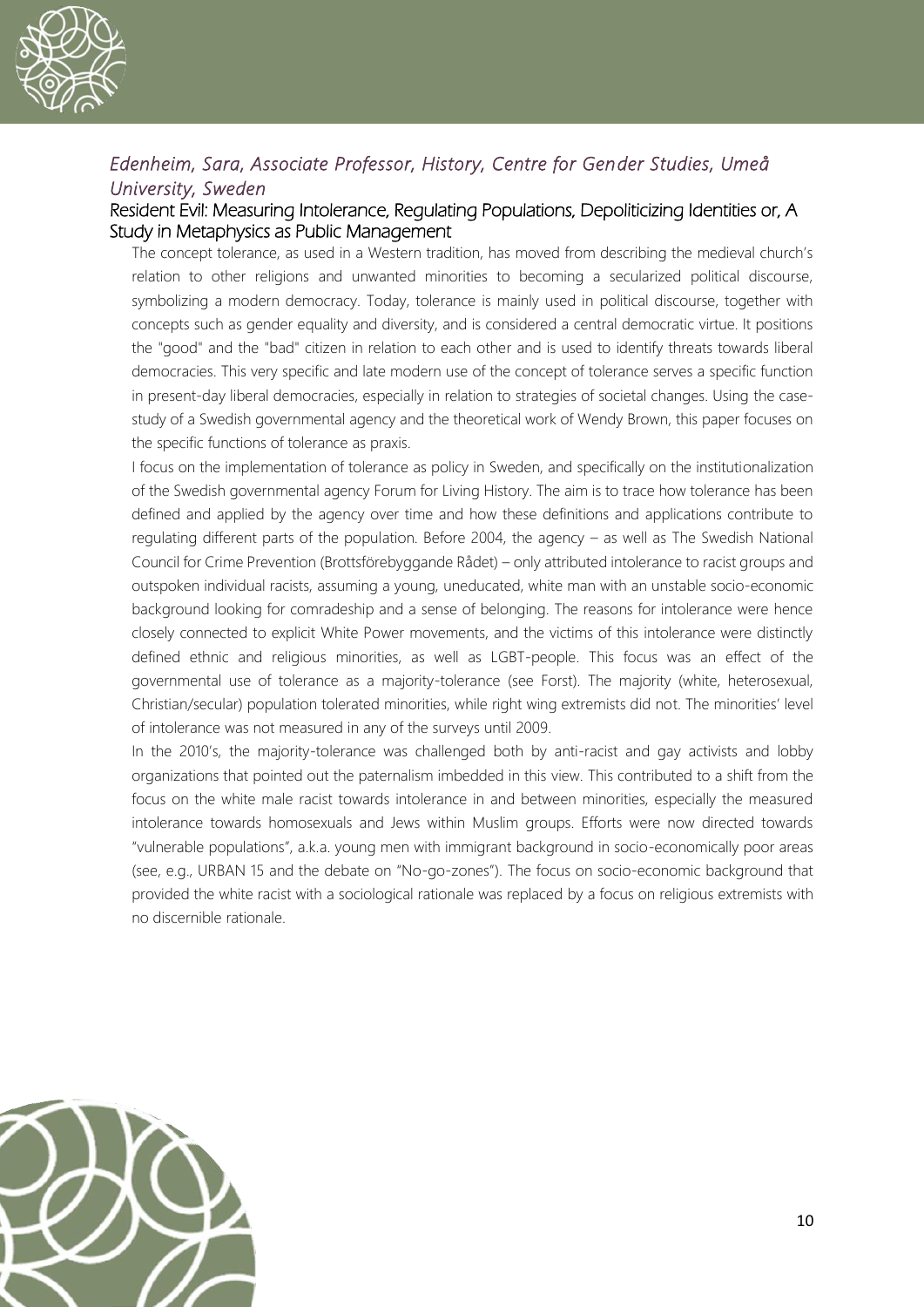

#### *Erlingsdóttir, Irma, Associate Professor and Director, University of Iceland, Iceland*  The Fascist Option in a Moral Crisis: Populist Politics in Hélène Cixous´s Perjured City or the Awakening of the Furies

Hélène Cixous's play La Ville parjure ou le réveil des Érinyes is an epic tragedy about the collapse of core values, abuse of power and human suffering. As Slavoj Žižek and Ernest Laclau have stressed, when the immorality of a political order has reached a boiling point, the "people" usually wake up from their apolitical slumber in the guise of a rightist populist revolt. In the paper, I approach the politics of populism by examining how the play deals with the French Blood Affair in the 1990s, which involved the French political establishment's collusion with physicians who exposed hemophiliacs to the HIV virus, leaving thousands infected. It opened up political space for chauvinistic exploitation by politicians, on the one hand, and "entrepreneurial" space for graft by health officials and corporations, on the other.

In La Ville parjure, the liberal-democratic order is run by a "weak" King and "enlightened technocrats" who neither recognize a moral crisis nor know how to respond to it. With her moralizing attack on the democratic system, Cixous argues that pathological deviations or sickening outbursts have become indicators for the "normal" functioning of a power structure. I show that the political moral of Cixous's narrative is that those responsible for the betrayal of a "so-called" democratic order not only make Fascism possible but create the conditions for its success. It is when democracy has turned into a system only concerned with stability—either through conservative apathy or "redemptive destruction."

#### *Gray, Tricia, University of Louisville, United States*

#### Gender Parity and Electoral Quotas: Regional Analysis of Latin America

The theory of critical mass has only recently had the empirical conditions available for testing hypotheses, like do quotas increase the gender parity in politics? Does gender parity in politics make a difference? International norms advocating gender equality propelled states around the world to adopt electoral gender quotas to varying impacts, both in electoral results and legislative outcomes. The study of quotas allows a quasi-experimental approach in which to isolate the different steps along the stages of electoral politics to evaluate the effects of institutions on women's elections and the reciprocal effects on the legislative process. Latin America includes both early and late adopters as well as strong quota and weak quota regimes. The regional analysis of different states, which adopted quotas in relatively close succession and with similar critical junctures, allows comparisons of the distinct effects of various policy reforms. Thus, a regional analysis of quotas in Latin America helps investigate the intermestic processes of international norms provoking domestic changes that then hone transnational norms toward parity. Comparative analysis of case studies will help frame different models, sequencing and policy implications for others in the region as well as other new adopters in other developing regions.

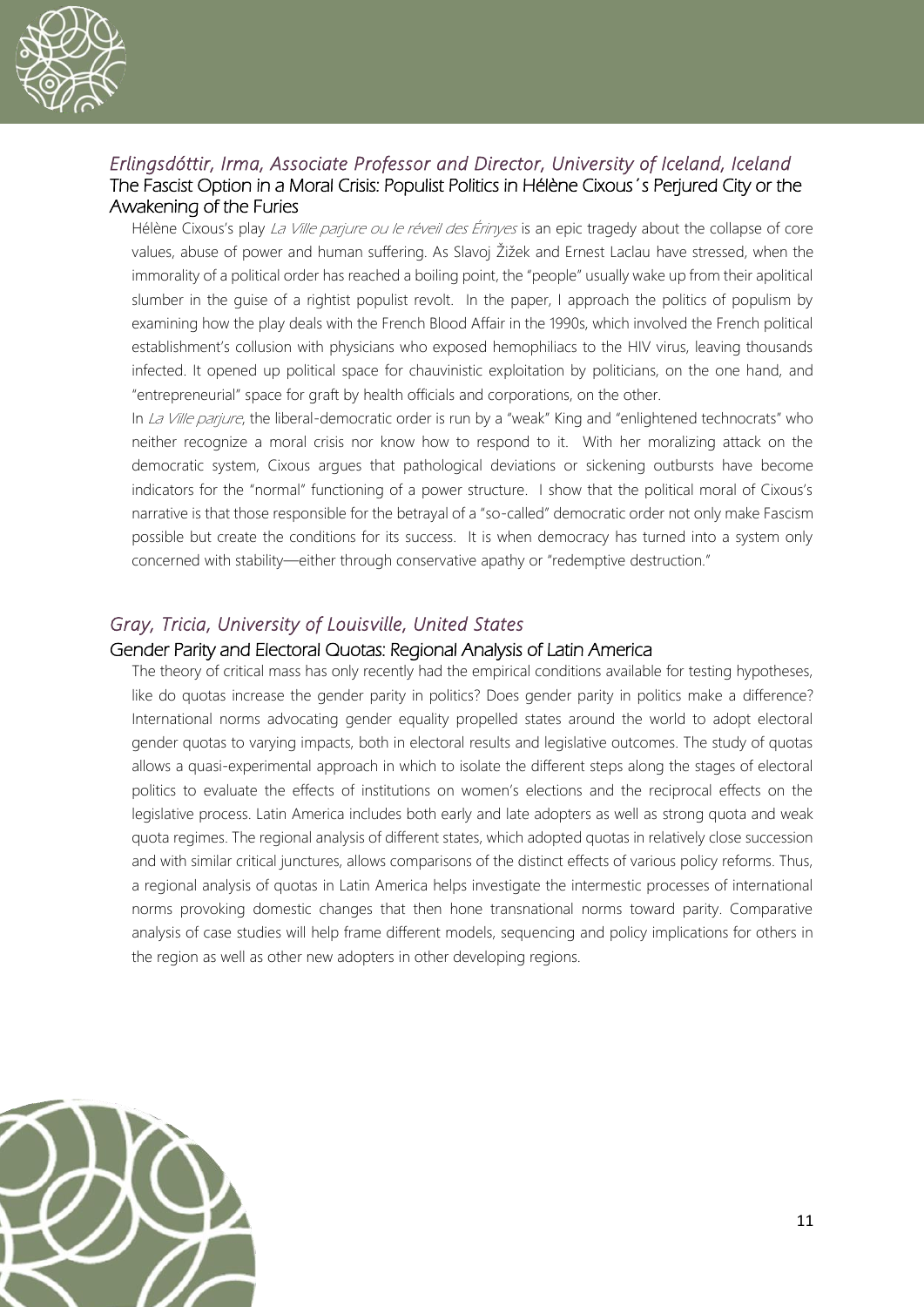

#### *Hearn, Jeff, Senior Professor, GEXcel, Örebro University, Sweden*

#### A LURKING DOOM THIS SIDE OF THE ABYSS: WORKING IN, AROUND AND AWAY FROM NATION AND NATIONALISM IN STUDYING MEN AND MASCULINITIES

In this presentation, I consider some different ways of engaging with, relating to, and ignoring what I call a 'lurking doom', the prospect of the worst of worlds:

- crushing crises: environmental, economic, socio-political, violent, migratory;
- proposing of "alternative facts", "alternative truths", "post-facts" or "post-truths";
- explicit claiming of authoritarianism as positive virtue within what appear nationalistic proto-fascist times; and
- convergence of economy, business, politics, culture, even entertainment.

But, how on earth are we, researchers, to respond to all this? And how in these contexts are research, policy and activism to be connected? As a way into discussing a little of this vast canvas, I focus on how working, individually and collectively, on nation and nationalism, and thus in turn race/ethnicity and migration, figures in the geopolitics of critical studies on men and masculinities, especially European-based studies on men and masculinities, and collaborations beyond Europe, including between South Africa, Finland and Sweden. In addressing these questions, I build on the notions of both the gap between feminism and men, and the colonial or global abyss, the interminable gap, that is and is left by colonialism, including that much colonised knowledge is absent(ed) and life/lives are absent(ed). These matters bear on the construction of Gender Studies, including institutional initiatives around feminist theorising and intersectionality, as well as wider transnational academic collaborations across disciplines. If this situation may seem novel, it is not; the histories and memories of nationalistic, colonialist, fascist, and populist discourses are very close, in several senses; a lurking doom is not new. In my own case violent empire was part of a normalised history and upbringing, and thus familiar. Now, some key questions seem to include: the continuing and intensifying relations of capitalism, (neo)colonialism and (neo)imperialism; the place of global violence for nationalism, racism and xenophobia; and the political concepts of patriarchy, neo patriarchy, neoliberal patriarchy, and transnational patriarchies. These are urgent, and still often neglected, questions for the geopolitics of critical studies on men and masculinities.

#### *Husu, Liisa, Professor, GEXcel, Örebro University, Sweden*  ENGAGING NATIONAL RESEARCH POLICY STAKEHOLDERS FOR GENDER EQUALITY: RECENT SWEDISH **DEVELOPMENTS**

Major national research policy stakeholders – Education and Science Ministries, national research funding agencies and various science stakeholder advocate organisations – have a pivotal role as gatekeepers when it comes to gender equality in research policy and in the scientific community. They can, on the one hand, promote and enhance gender equality in research, including gender research, or, on the other, resist, impede, hinder and block such development. In the European Union research policy, gender equality has been on the agenda since the late 1990s, lately also including the gender dimension in research content itself. However, in the EU member states the situation is very diverse in this respect. Within this context, the paper discusses recent developments in Sweden, a country with long history and high international profile in and attainment of overall gender equality, and an active gender research community. Despite this,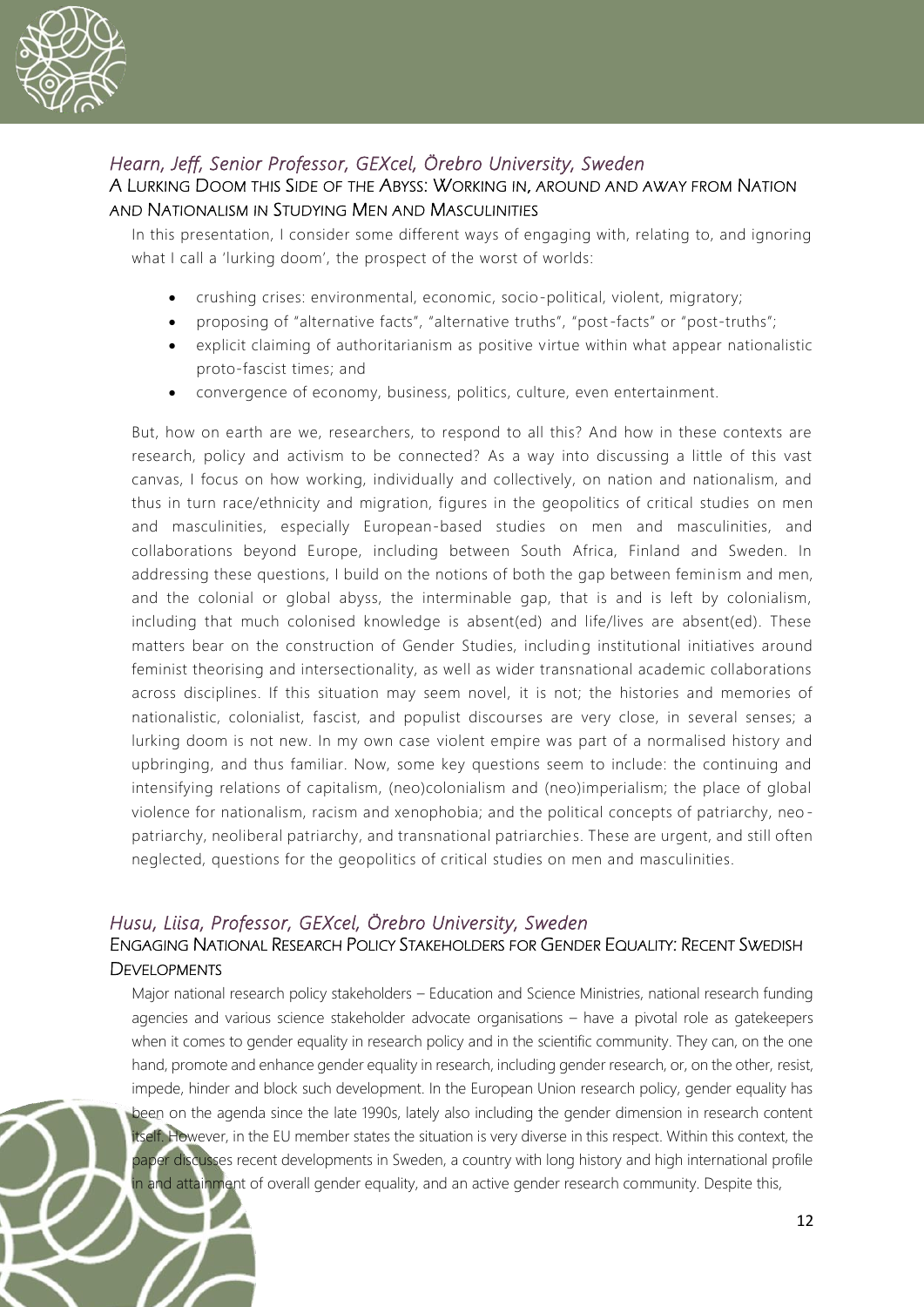

gender inequality in Swedish academia is persistent especially when it comes to career advancement to the highest levels, and horizontal segregation is entrenched. Initiatives discussed and assessed include gender mainstreaming directive to all universities by the government, a Ministerial advisory group on gender and gender equality in European research policy, collaboration of public funding agencies around gender equality, as well as gender equality promotion project of the largest private funding agency for humanities and social sciences. What dilemmas and paradoxes can be identified in this kind of research and policy landscape, and what are the lessons to be learned from the Swedish experience for related activities in other countries?

#### *Karlsdóttir, Anna, Senior Research Fellow at Nordregio and Senior Researcher at EDDA Center of Excellence, Sweden and Iceland*

#### REFUGEE WOMEN'S OBSTACLES TO GET JOB IN THE NORDIC COUNTRIES – COMPARATIVE ANALYSIS OF VALIDATION PRACTICES AND EXPERIENCE, SOCIO-CULTURAL TABOOS AND RECOGNISED ASPECTS

In this paper I will focus on refugee women in the Nordic countries (Sweden, Denmark, Norway and Finland) and the effect of integration programs – based on a Nordic cooperation initiative on integration and ways to catalyse faster integration to the labour market. The establishment question is in focus. How long time, does it take for different cohorts of refugees to become citizens with jobs or under education, and what are the main characteristics of the process? Female refugees lag behind in the integration process towards gaining jobs and income in the Nordic countries. Non formal skills, non-documented qualifications and low education levels are barriers to enter, but with various programs in place, and validation programs the Nordic Countries seek to improve progress for this group. A special recent initiative in Sweden will be explored, with references to social science research on refugee women, family status and conditions and language training. Lastly it will be discussed what aspects of integration are recognised and valid considerations in the integration process for women and what obstacles are non-spoken of (taboos).

#### *Kjaran, Jón Ingvar, Assistant Professor, University of Iceland and Ge Wei, Assistant Professor, Peking University, China*

#### GENDER EQUALITY IN EDUCATION IN CHINA AND ICELAND: OPPORTUNITIES FOR CREATING A TRANSFORMATIVE SPACE OF INCLUSION

In 1995 Beijing hosted the fourth United Nations (UN) world conference on women. Among the issues for actions agreed upon at the conference were in relation to education and training of women, e.g. to ensure equal access to educational opportunities and equality within education (UN, 1995). Thus, this paper addresses the changes implemented, both at practical and policy level in terms of equality in education in Iceland and China, the smallest and largest UN member nations in terms of populations.

We understand policy in broad terms, referring here both to legal documents, regulations, and the curriculum. In Iceland, legal requirements about education on gender equality have been in place for decades without being fulfilled. The Compulsory School Act from 2008 and the 2011 national curricula contain clauses on education about equality. The term refers to equality in a broad sense while gender is assumed to be intertwined with other diversity markers. In China, education has historically been perceived as a tool to achieve social equality while addressing equality issues in education itself did not gain prominence until the 1990s. However, policy makers and the educational system in general are influenced by the mobility of new ideas on gender, the continuing development of the teaching profession, the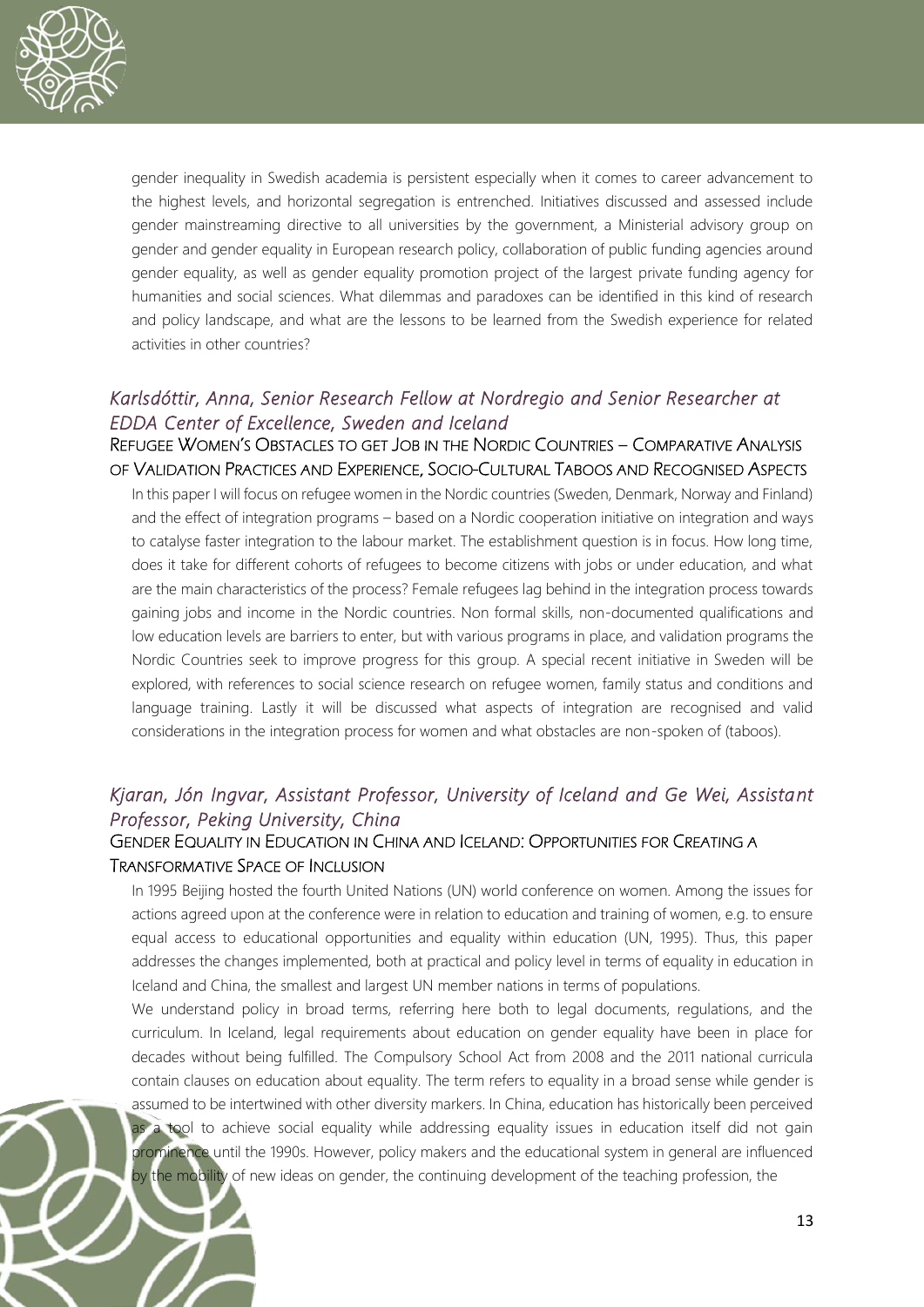

internationalization of education, and critiques from academics. These factors can be seen as constituting an interconnected power to create a transformative space for gender equality in education.

This paper aims to present a comparative perspective guided by the research question, "How to create a transformative space for gender equality in education, based on the experience and practice in China and Iceland?"

The theoretical framework draws on Vygotsky's (1997) "transformative agency" and applies a feminist perspective in the form of "emancipatory discourse" (Butler, 2004). The policy or practice of gender equality in education is seen as an object-oriented activity (Leont'ev, 1978), which has the potential for social change and renewal towards a more democratic world.

In this paper we draw on various data from our research experience in the last five years, which includes interviews with teachers and students, curriculum texts, and policy documents in China and Iceland. We apply critical discourse analysis (Fairclough, 1995) to examine the teachers' and students' narratives, as well as national policies on gender equality.

The authors conclude that the current local-global situation with diversity contains opportunities if gender equality is established as the core of equality education. Based on the empirical data and comparative analysis, we propose "transformative space" as a conceptualization for theorizing current educational practice on gender equality. This term will contribute to connecting individual agency and collective societal construction at an activist stance (Stetsenko, 2008) in the era of globalization and increased cross-cultural interactions.

#### *Largueche, Dalenda, Director of Centre for Research, Studies, Documentation and Information on Women, Tunisia*

#### THE MAKING OF GENDER EQUALITY IN TUNISIA'S TRANSITION

Since 1956, Tunisia witnessed the first steps on the road of gender equality that worked progressively on women's rights. For this reason I would like to share our Tunisian feminist experience in its gender dimensions (political, social and cultural).

My criticism sheds light on the politic of gender in the new political Tunisian context after the revolution. Women's rights are very clear under Bourguiba and Ben Ali but in the post revolution Tunisia the democratic transition brings a new political context, a contradictory one affected by the religio-political resistance. Different actors have played an important role in fighting inequalities.

In my analysis, I will first point out the role of Tunisian legislators and leaders who show a big political will to enhance the situation of women. Second, I will accentuate the role of civil society, especially it's feminist component, with the government in raising awareness and changing laws and mentalities.

Third, I will stress on the needed reforms that were or should be taken to fit the new constitution.

Finally, I will point out the political and social resistance that we face against the equality and the necessary preventive measures to make our stakes real and concrete.

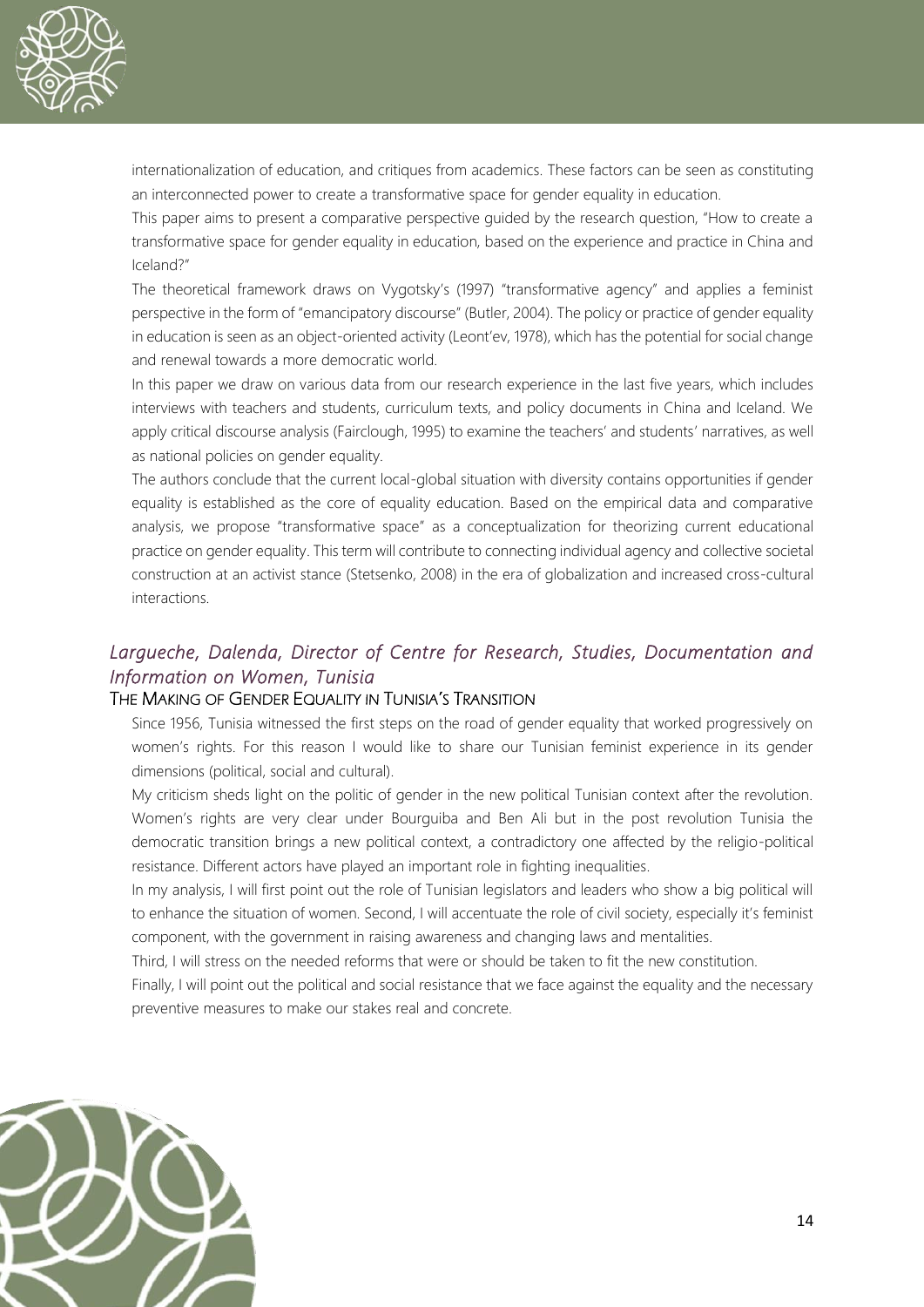

#### *Ramme, Jennifer, Research Assistant and Lecturer, German-Polish Cultural and Literary Relations and Gender Studies, Social and Cultural Sciences at European University Viadrina, Frankfurt Oder Germany*

#### THE RIGHT WING TAKEOVER AND PITFALLS OF FEMINIST COUNTER-DISCOURSES

Politics of fear crying out the decline of the Nation and the crisis of family have become a popular mode of doing successful right wing politics in many European countries, including Poland. Instead of witnessing a "decline" it seems that in Poland fundamentalist catholic, right wing and ethnic constructions of national identity archived a hegemonic status and sets the discursive framework for political debates. The hegemony of nationalist concepts of belonging becomes especially visible, while analyzing feminist (counter)discourses. On examples of influential Warsaw based feminist initiatives/actors and recent mobilizations of so called "ordinary" women, I aim to show patterns and shifts in feminist discourses: while in the 90s feminists often referred to "global" feminism, especially since the membership of Poland in the EU, the Nation became (next to a "Europe") a central reference point. Besides discussing reasons for such developments, the main focus of this presentation is on: 1)

the structuring of the field of political discourses 2) the ambivalence in feminist (counter) discourses. When looking at the political debates it appears, that there are two main modes of distinction structuring the political field, both aiming to essentialize and exclude political opponents: The not-polish and the backward. Those two ways of distinction are linked to two major competing discourses: catholic ethnonationalism and a (neoliberal) discourse of "becoming Europe". But there is also another tendency visible in political debates: the claim of national belonging and use of patriotism in order to legitimize a critique of nationalism. Such tendencies can be as well be observed in arguments of opponents of the right wing, among them feminists, LGBT´s or even antifascists. This presentation addresses pitfalls of feminists and LGBT´s argumentative strategies against the far right and examines the role a teleological understanding of (sexual) modernity, but as well "post-coloniality" plays in contemporary political struggles.

#### *Rúdólfsdóttir, Annadís G., Associate Professor in Research Methodology, Faculty of Education, University of Iceland and Ásta Jóhannsdóttir, PhD student in Sociology, University of Iceland, teacher at the Icelandic Academy of Arts and the UI*  Emerging Feminist Movements: The #freethenipple Protests in Iceland in 2015

In this paper we discuss young women's emerging feminist movements or feminist counter-publics in the digital age. The focus is on the #freethenipple protests in Iceland in 2015 organised by young women and the ensuing debates in mainstream digital news media and popular ezines. We adopt a feminist, poststructuralist perspective to analyse the discursive context in which the debates and discussions about the protest are embedded, but we are also informed by recent theories about the role of affect in triggering and sustaining political movements. The data our research is based on consists of 60 texts from the digital public domain published during and after the protests. We argue that the young women's political movement is construed as a revolution centering on reclaiming the body from the oppressive structures of patriarchy which, through shame and pornification, have taken their bodies and their ability to choose, in a post-feminist context, from them. Public representations of the protest are mostly supportive and many older feminists are affectively pulled by the young women's rhetoric about how patriarchy has blighted their lives. We argue that the young women manage to claim space as agents of change but highlight the importance of the support or affective sustenance they receive from older feminists.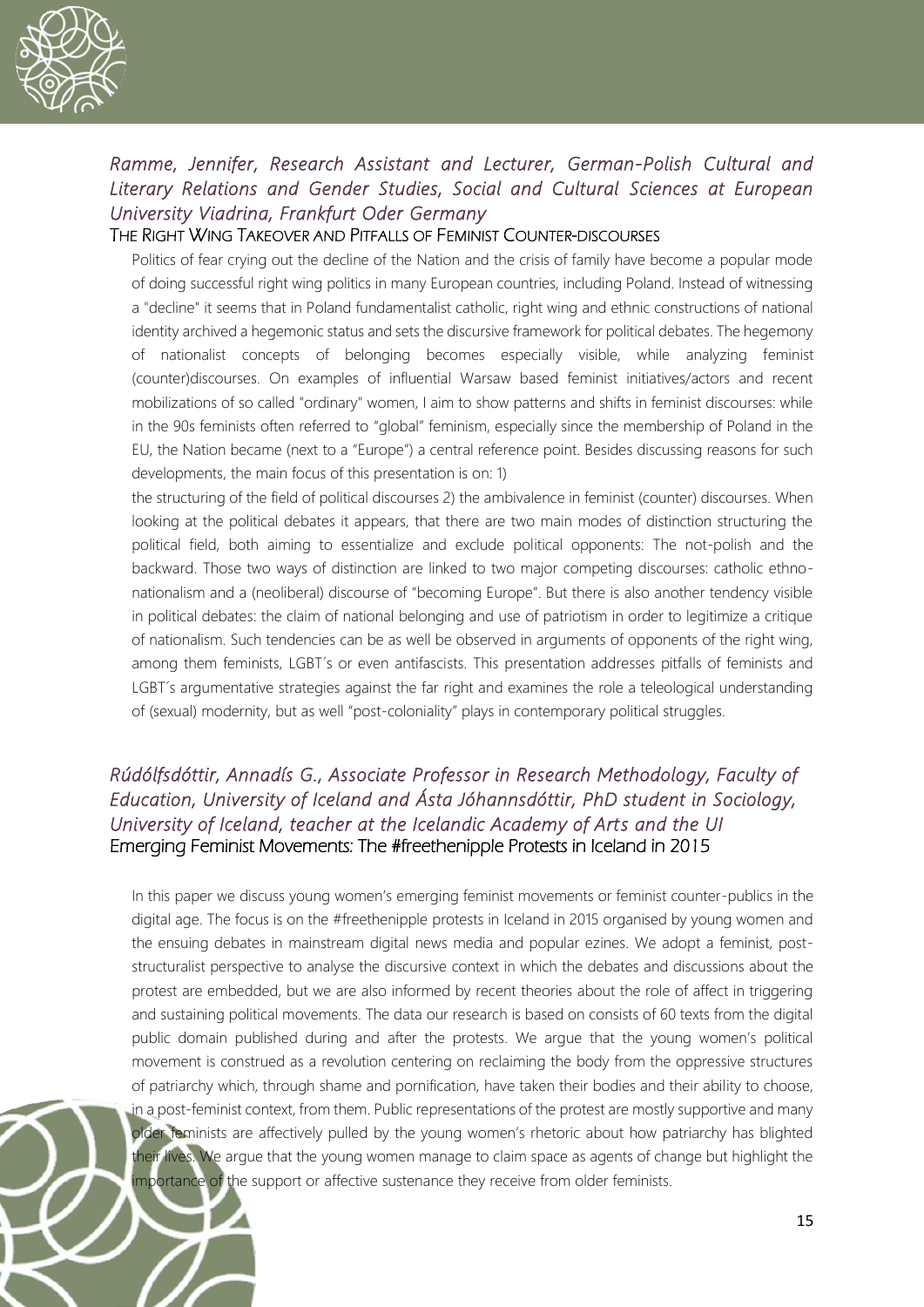

#### *Shefer, Tamara, Professor, University of Western Cape, South-Africa*  YOUNG WOMEN, POLITICS AND PERFORMANCE IN THE PROJECT OF GENDER AND SEXUAL JUSTICE IN CONTEMPORARY SOUTH AFRICA: LOCAL FEMINIST RESISTANCES IN GLOBAL CONTEXTS

In the context of proliferating conservative, right-wing politics, the relatively new South African democracy faces both local and global challenges to its social and gender justice agenda. It is therefore particularly encouraging that the last two years of the South African political landscape has been characterized by young people's activism, starting in higher education but also in the public domain more broadly. Student movements such as #Rhodesmustfall and #feesmustfall, amongst others, have made calls for radical change in higher education, including decolonizing the curriculum and providing free and equal education. Such calls also speak to larger social inequalities in a society that continues to repeat the injustices and inequalities of decades of apartheid, a system of institutionalized racial and patriarchal capitalism, and centuries of colonization. One of the notable features of these current struggles has been the presence of strong feminist and queer activist voices which have mobilized around intersectionality within the decolonial project and engaged in particular in what may be termed performative activism. The paper shares some poignant examples of gender and justice activism among young people in current South Africa, illustrating a nuanced and intersectional understanding of the challenges facing contemporary South Africa that is cognizant of both past and present injustice. In particular, I explore the value of such activist and pedagogical interventions within public spaces, both virtual and material, that disrupt normative gendered, sexual, raced and other social identities and inequalities. I conclude with a reflection on the generative impact of such activism to the larger project of sexual and gender justice in South African and in global contexts.

#### *Shnyrova, Olga, Director, Center of Gender Studies, Ivanovo State University, Russia*

#### FEMINISM VS TRADITIONALISM IN CONTEMPORARY RUSSIA: NEW FORMS OF RESISTANCE

The political and societal situation in Russia can be described as conservative and nationalist, with strong appeal to traditionalism and patriarchy. The words "gender", "gender equality", "gender politics" were excluded from the official discourse and even considered to be dangerous for the nation by Orthodox activists whose influence is growing. All this puts the great challenges for women's activism and feminism in Russia. But does it mean that feminism disappears? No, but it is transforming and taking different forms. In my paper I am going to explore different forms and types of feminist activity in Russia: from radical and left feminist groups to the manifestation of feminist ideology in Muslim and Orthodox communities. I will also analyze major campaigns against attempts of the government to establish new laws increasing gender discrimination and main actors of feminist movement in Russia, investigating difference between feminist and other forms of female activity supported by the state.

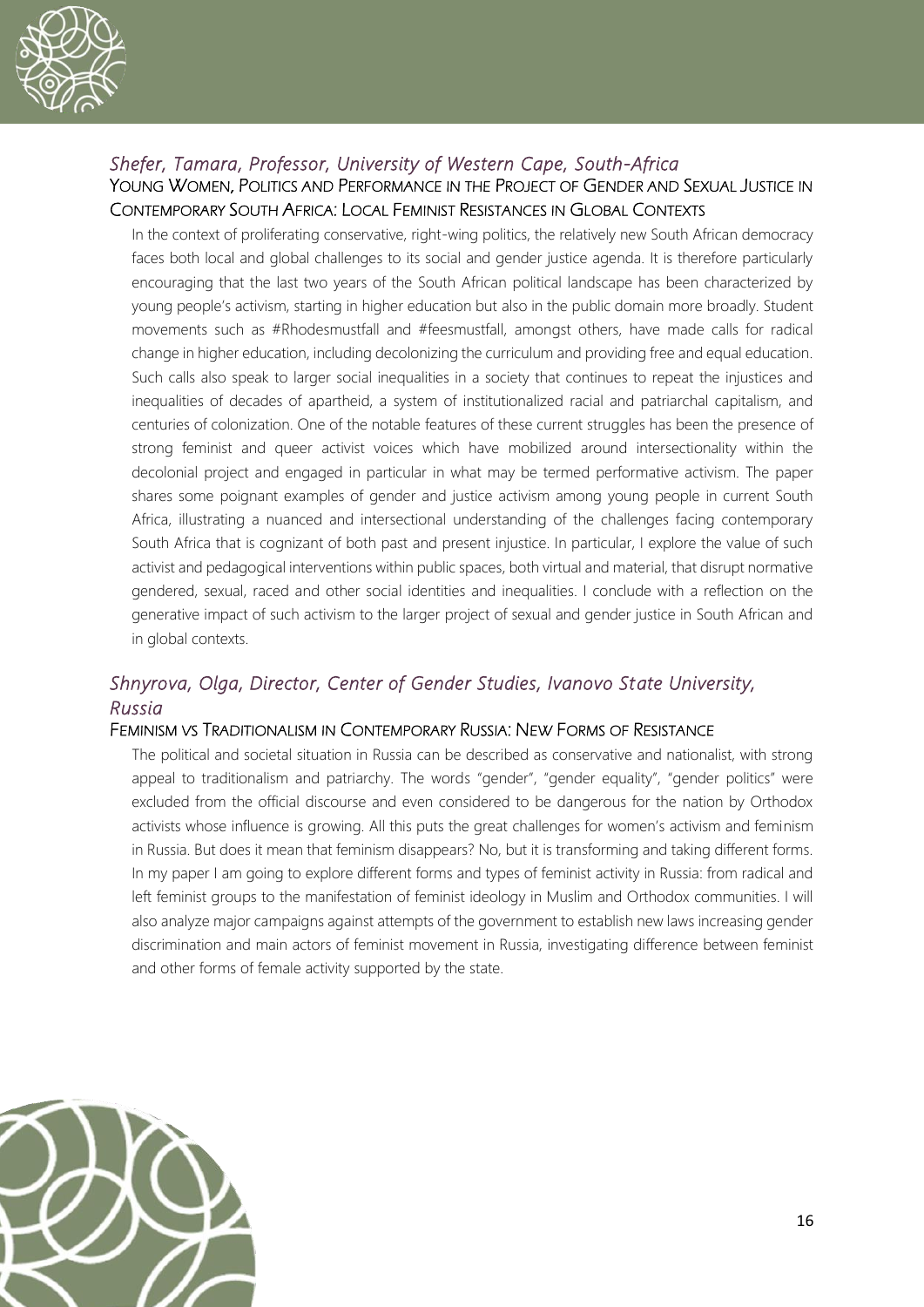

#### *Tamale, Diana, Youth Crime Watch, Uganda*

#### THE IMPACT OF GLOBAL COMMERCIAL MEDIA ON YOUNG PEOPLE'S DEVELOPING PERCEPTIONS OF THEIR OWN CULTURAL IDENTITY AND THE LIFESTYLE CHOICES AVAILABLE TO THEM

This paper explores the impact of global commercial media on young people's developing perceptions of their own cultural identity and how the lifestyle choices available to them, when they assume or reject a particular cultural identity, are inflected by the intermingling of global media, local tradition and changing cultural demographics. The paper works from the premise that local cultures are not so much being replaced by 'global culture' as inflecting it by coexisting with it. The fact is that there have been some dramatic developments in the ways young people in different parts of the world perceive themselves and their relation to their local and global environment.

#### *Thym, Anika, Doctoral Student, Network Gender Studies Switzerland and University of Basel, Switzerland*

#### ANTI-FEMINIST, RIGHT WING AND NEOLIBERAL SOCIAL DEVELOPMENTS IN SWITZERLAND

The goal of my talk is:

a) To give insights into a Swiss right wing, anti-feminist, nationalist, anti-migration and islamophobic insider perspective by drawing on an interview that was published in the Swiss left wing weekly newspaper WOZ in July 2016. A public debate about feminism and anti-feminism, left wing and right wing politics had been launched after two women from the Swiss Socialist Party (SP) had discovered a lie by the right-wing politician Andreas Glarner (SVP; Swiss People's Party).

The interview was conducted with a man who had posted a comment below a misogynist Facebook post by Glarner. The interviewee argues that "not so attractive women" "have a difficult time finding a Swiss man" and that they therefore support the immigration of young male refugees. He himself has a well-paid job as a programmer and is married to a Ukrainian woman. He thinks that "Swiss men should have the privilege to get and marry a woman from the Ukraine, if he likes her" (all his colleagues "have Ukrainian or Russian women"). The problem with refugees, above all Muslims, was that they "chose to come by themselves" and that there were too many. He complains that as an introverted, shy, Swiss man, he doesn't have a chance of 'getting' attractive Swiss women. His wife was "very attractive" and she was only with him, because he can "care for her financially".

b) There are many parallels between the views of this interviewee and Georg Seeßlen's (2017) description of "Trump women" and "Sugardaddies". He argues that there is a new gender order, a "neoliberal renaissance of patriarchy" (ibid., 41), in which what he calls 'Trump women' oppose liberal feminists as much as 'Trump men' hate their upright and tolerant male opponents (ibid., 44). They oppose equalityoriented gender and family orders and live a "sexual economy" in which the status of a woman as "luxury good" is accepted (ibid., 43), as long as "the price is right" (ibid., 39). The 'Trump woman' knows what she is worth and how to increase her value and therefore does not feel oppressed (ibid., 42).

Using the interview from the Swiss case as example, I will trace some aspects of the inner logic of right wing populist discourse and its gender order (including its anti-feminist tendencies) in its neoliberal context from within.